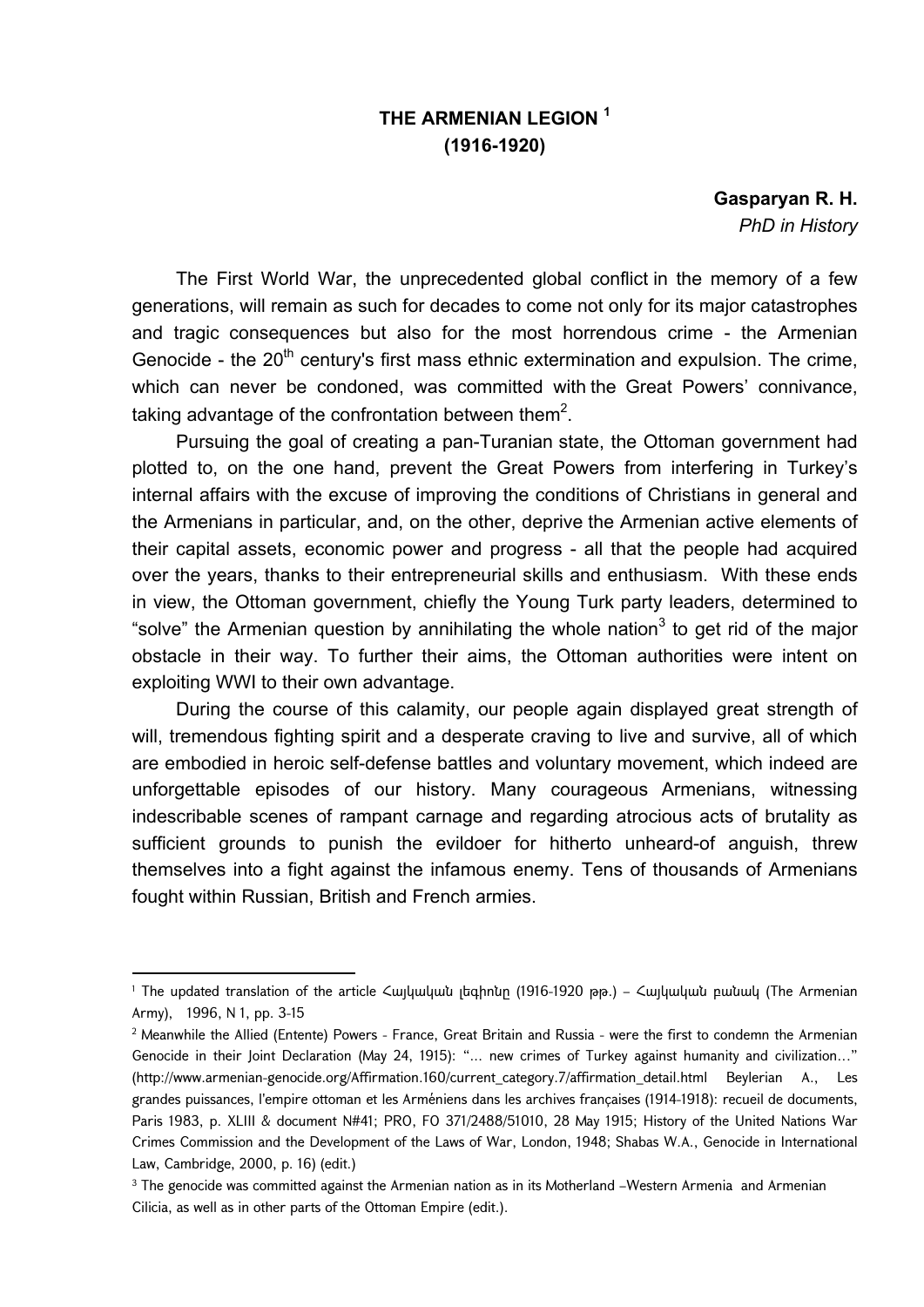As early as 1914 volunteer troops largely comprised of Western, Eastern and Diasporan Armenians began to form on the initiative of the Armenian national parties. Encouraged and headed by the Russian authorities, the volunteer troops were part of the Russian army and showed great valour on the battlefield.

Famous for glorious victories, outstanding and skillfully conducted military operations, and, alas, tragic events, the Eastern Legion – later renamed Armenian – has its own place in the history of the Armenian voluntary movements. The vast majority of the soldiers in the Legion were Armenians.

The history of the Armenian Legion has its prehistory. On May 16, 1916 representatives of Great Britain and France signed an accord, the so-called Sykes-Picot Agreement in London. According to this secret agreement, which marked the beginning of disintegration of the Ottoman Empire. Cilicia and Southern Armenia were to be ceded to France by law of supremacy and Britain was allocated control of the oil-rich region of Mesopotamia, chiefly Palestine and Transjordan<sup>4</sup>.

There was an urgent need for fighting force at the Syrian-Palestinian front to undertake this formidable mission. The Allied Powers, therefore, started to recruit Armenian and foreign volunteers and the French authorities put forward a plan to form a separate Armenian unit.

On October 27, 1916, at the French Embassy in London a consensus was reached between Sir Mark Sykes, Georges Picot and Poghos Nubar Pasha, President of the Armenian National Delegation. Poghos Nubar was notified of a joint Anglo-French resolution to surrender Cilicia and Southern Armenia to France. The other item on the agenda was the issue of forming the *Eastern Legion*. Poghos Nubar was assured that Armenians' participation in military action would help fulfil the people's aspirations of creating an autonomous state in Cilicia afterwards. Once the war had ended, the Legion - to be comprised of Armenian and Arab (Syrian) volunteer conscripts - was to become the core of a planned future Armenian Army in the region<sup>5</sup>. "In response to this proposal, Poghos Pasha declared that they were ready and willing to supply new recruits, should their blood to be shed in the fighting bring freedom to their Homeland"<sup>6</sup>. Poghos Nubar then demanded guarantees for Cilicia's autonomy and formal assurances of the right to combat their centuries-old enemy, claiming recruitment of a higher proportion of volunteer conscripts under the French flag. To this - Georges Picot gave his word of honour**.** As a result, an agreement was concluded according to which Armenian volunteers would fight only against Turks - for the long-awaited liberation of their Motherland – and France would take steps to ensure the autonomy of Cilicia<sup>7</sup>.

At the time, this episode was perceived by a number of short-sighted politicians as the beginning of Cilicia's liberation and independence under French protection, disregarding - intentionally or otherwise - the duplicity of the Great Powers' policies. The

 $^7$  Ibid, p. 8.

1

<sup>4</sup> Հուշամատյան մեծ եղեռնի, Բեյրութ, 1965, էջ 832:

 $5$  Սահակյան Ռ.Գ., Թուրք-ֆրանսիական հարաբերությունները և Կիլիկիան 1918-1921 թթ., Երևան, 1970, էջ 113։

 $6$  Պոլաճյան Տ.<., Հայկական լեգիոնը, Ուոթրթաուն, 1965, էջ 7: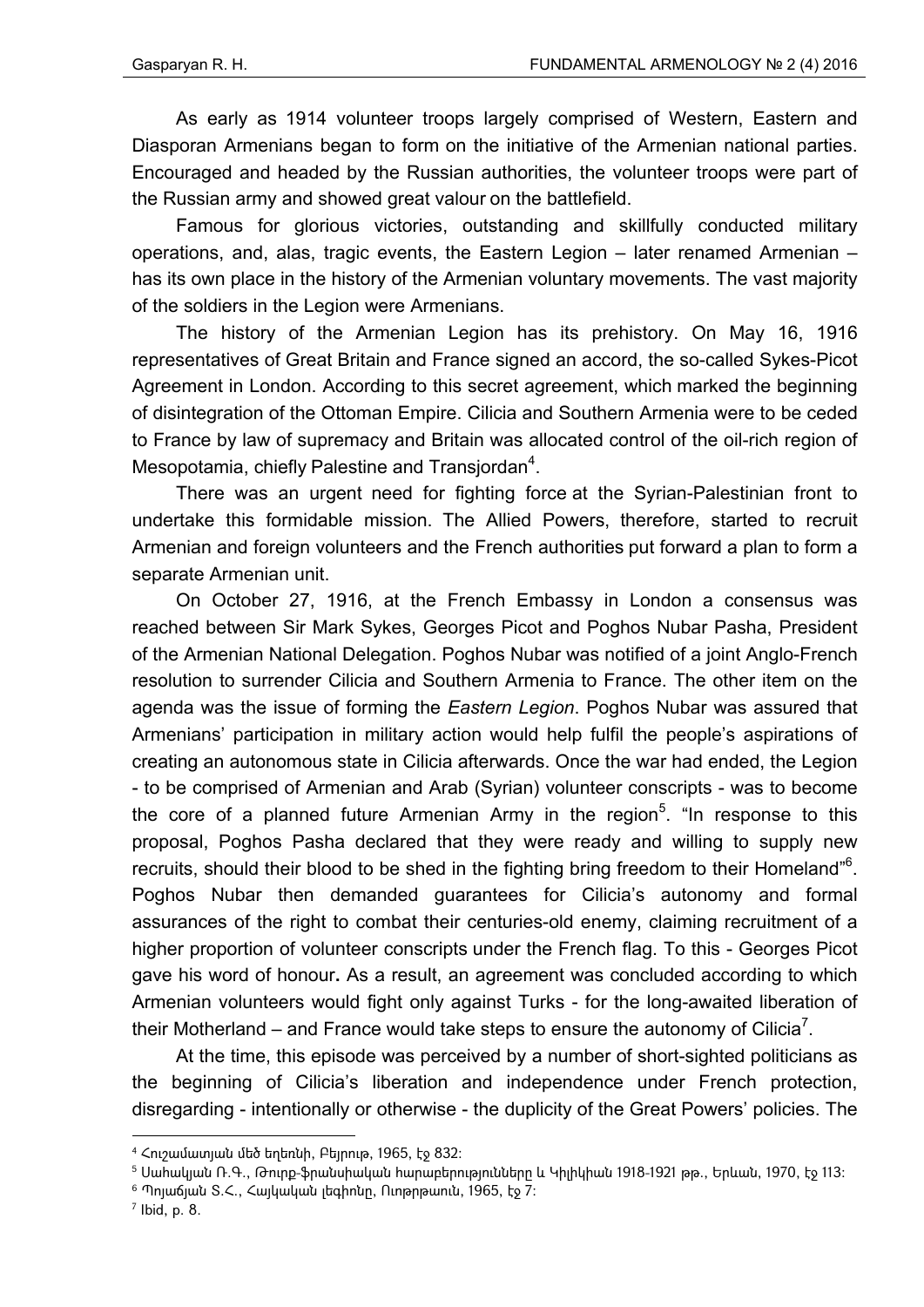words of G. Picot, who served as High Commissioner in Syria and Armenia, were circulating among the Armenians: "Cilicia will be granted administrative autonomy under the auspices of France after the victory of the Allies."<sup>8</sup> Ringing true in the beginning and arousing immense enthusiasm among Armenian survivors of the massacres, those words would turn out hollow and false later on. It seemed as though the people's old gaping wounds would be healed and pain would be soothed, and with the Armenian sun up and strong again, they would soon be able to start life anew in their Homeland. The day of reckoning for age-old massacres, humiliations and violence seemed so tantalizingly close…

The forthcoming autonomy was eagerly awaited by all. Filled with boundless enthusiasm, hundreds of young men would hurry to join the French armed services hoping that their participation in the fight would expedite this highly desirable moment.

On the very day the consensus was reached, October 27, 1916, Poghos Nubar sent Arakel Bey Nubar, his son in Cairo, a telegram wherein Arakel was entrusted with the task of expanding the voluntary movement. "In accordance with my letter dated October 6 concerning the matter of volunteer conscription and the official guarantees granted thereafter that our national aspirations will be met as soon as the Allies are victorious, I Ieave you responsible for necessary measures to be taken to stimulate and facilitate recruitment of as many volunteer conscripts as possible" $9$ .

The thing to notice is that the voluntary movement in the Armenian communities abroad started as early as 1914 on the initiative of the Armenian national parties, evolving two years later into a whole series of major activities. Thus, on November 12, 1914, the Armenian Democratic Liberal (Ramkavar) and Social Democrat Hnchakian Parties leaving aside all the disagreements and fierce opposition between them, met in Boston, US, to determine that relief troops shall be promptly dispatched to the war zone through the US-Armenian National Organization to help the Armenian voluntary units<sup>10</sup>. Apart from this issue, the representatives of the aforementioned parties also resolved to launch a movement in the Armenian communities in the US and elsewhere in support of the ready- to- fight volunteers in defense of the Motherland, if the initiative was approved by the Allied Powers. In 1915-1916, S. Sapah-Gulian from the Hnchakian Party and Democrat Apah Petrossian got together to continue the mission in the Armenian community of Egypt. After a series of negotiations with the admiral of the French fleet - at anchor in Port Said - they recruited a volunteer troop to be trained by French naval officers but, for some reason, the squad disbanded shortly<sup>11</sup>.

The British authorities in Egypt wished to move Armenian liberation-fighters from Svedia/ Musa Mountain (Dagh) to Selanik as labourers but they refused to obey, as far

<sup>8</sup> Du Viou Paul, La Passion de Cilicie. 1919-1921, Paris, 1954, p. 59.

 $9$  Պոլաճյան Տ.Հ., Հայկական լեգիոնը, էջ 8-9:

 $10$  They had already been fighting in the Motherland against Turkish troops (edit.).

<sup>11</sup> Կիլիկյան տարեցույց, Ա տարի, կազմեցին Նվարդ Ասպետ և Արամ Ասպետ, Կ.Պոլիս, 1922, էջ 28: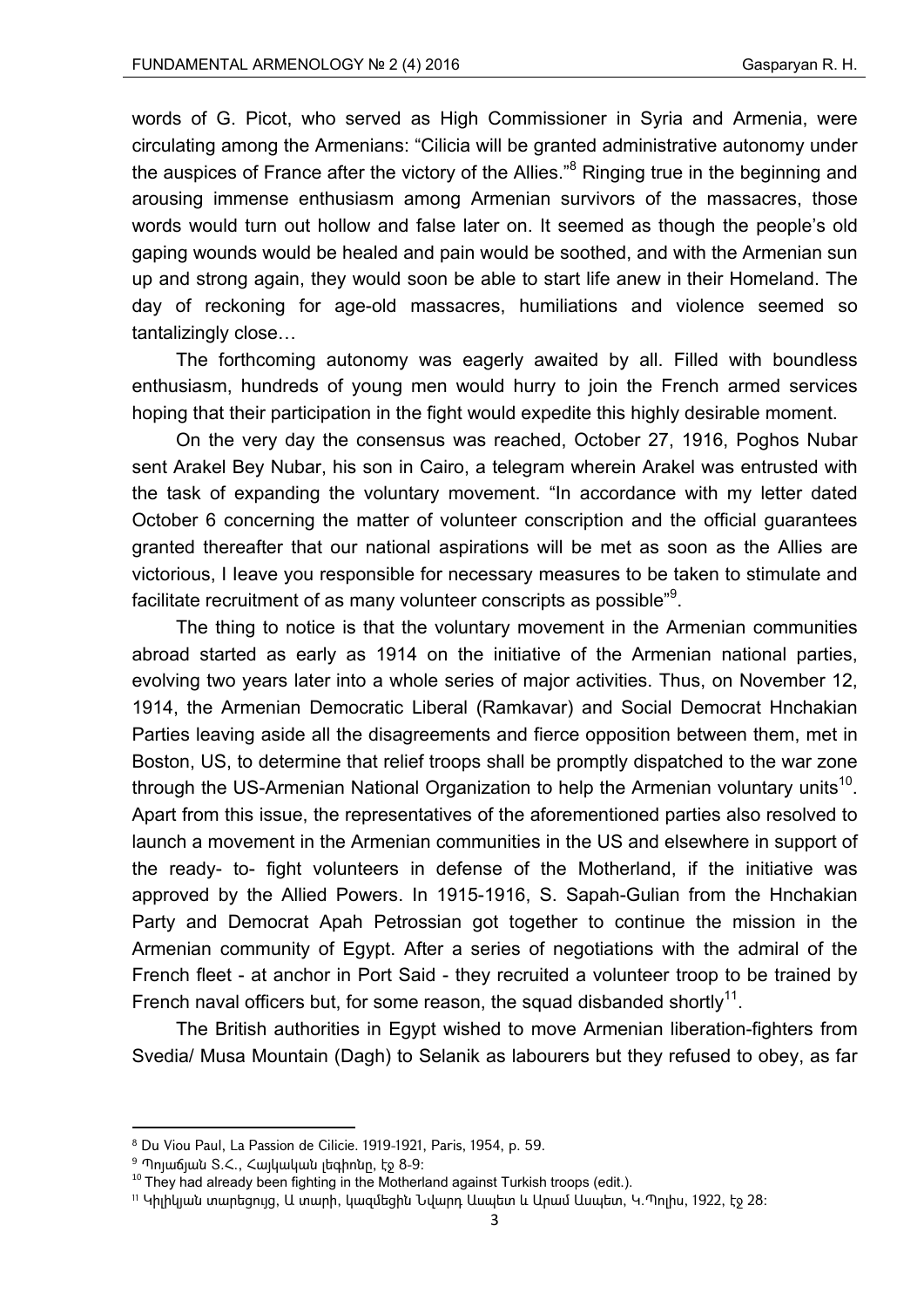as "A Svedian soldier would decline to perform as a labourer, for he only desired to act in his capacity as combatant and fight against Turks" $12$ .

On November 15, 1916, the French Ministry of Military Affairs passed a resolution calling for establishment of the *Eastern Legion*, which the French government officially announced on November 26 (Decree #7/966-9/11). The Legion, with French officers in command, was to be assembled by national and religious identity, and the training of Armenian and Syrian Arab recruits - to be held in Cyprus. A foreign Legionnaire, unlike a French conscript, would not receive any compensation or termination wages when wounded or discharged. Armenians and Syrians serving in other army units could be entitled to join the Eastern Legion only with a special permission. French Armenians would be recruited and immediately sent to Cyprus. The French Consulate in Port Said was in charge of the military conscription. Recruits from other places would arrive in Le Havre or Marseille first, with the certificates - identification documents - from French consuls, and would depart for Cyprus afterwards. Volunteers from Asia travelled to Cyprus via Port Said. Travel expenses were covered by a conscription committee whilst the French government took care of other expenses like mobilization and clothing<sup>13</sup>.

The early fighters of the Legion were the Armenian volunteers with extensive military experience and insights that they had gained in dreadful battles of Musa Mountain. In the words of one of the participants and witnesses to those tragic events, Armenian Legionnaires were "fully fit and ready for such movement"<sup>14</sup>. Their joy was ineffable, their souls were anxious and yearning for sacred parental homes. Yesayi Yaghoubian, the leader of the Battle of Musa Mountain in 1915, and nearly 600 Svedian fighters in a short space of time entered the First Armenian battalion of the Legion which was stationed in Cyprus. According to the French naval officer Tiran Tekeyan, Musa Mountain Armenians, who had undergone military training earlier in Port Said under the direction of the French navy officer Benoit D'Azy, left for Cyprus as already wellqualified combatants. Soon, they were followed by 300 Egyptian Armenians and 236 former Turkish army prisoners of war (POWs); about 800 more young people were enlisted into the Legion after S.D. Hnchakian Party's call-up.

In November 1916, Colonel Louis Romieu, appointed Commander of the division, arrived in Cairo to deal with on-the-spot issues of the Legion's formation. He would meet frequently with members of the Armenian National Assembly of Egypt, and, as a result, an agreement was reached, at board level this time, that the Legion should fight only in Cilicia and the Palestinian front. In the presence of Arakel Bey Nubar and others, a letter of M. Briand, Prime Minister and Minister of Foreign Affairs of France, was made public. In the letter, M. Briand "affirmed" the earlier arrangement made between Georges Picot and Poghos Nubar to give back Cilicia to Armenians in due time.

1

<sup>12</sup> Ibid, p. 29.

<sup>13</sup> Պոլաճյան S.<., op. cit., pp. 10-11.

 $14$  Կիլիկյան տարեցույց, Ա տարի, էջ 29: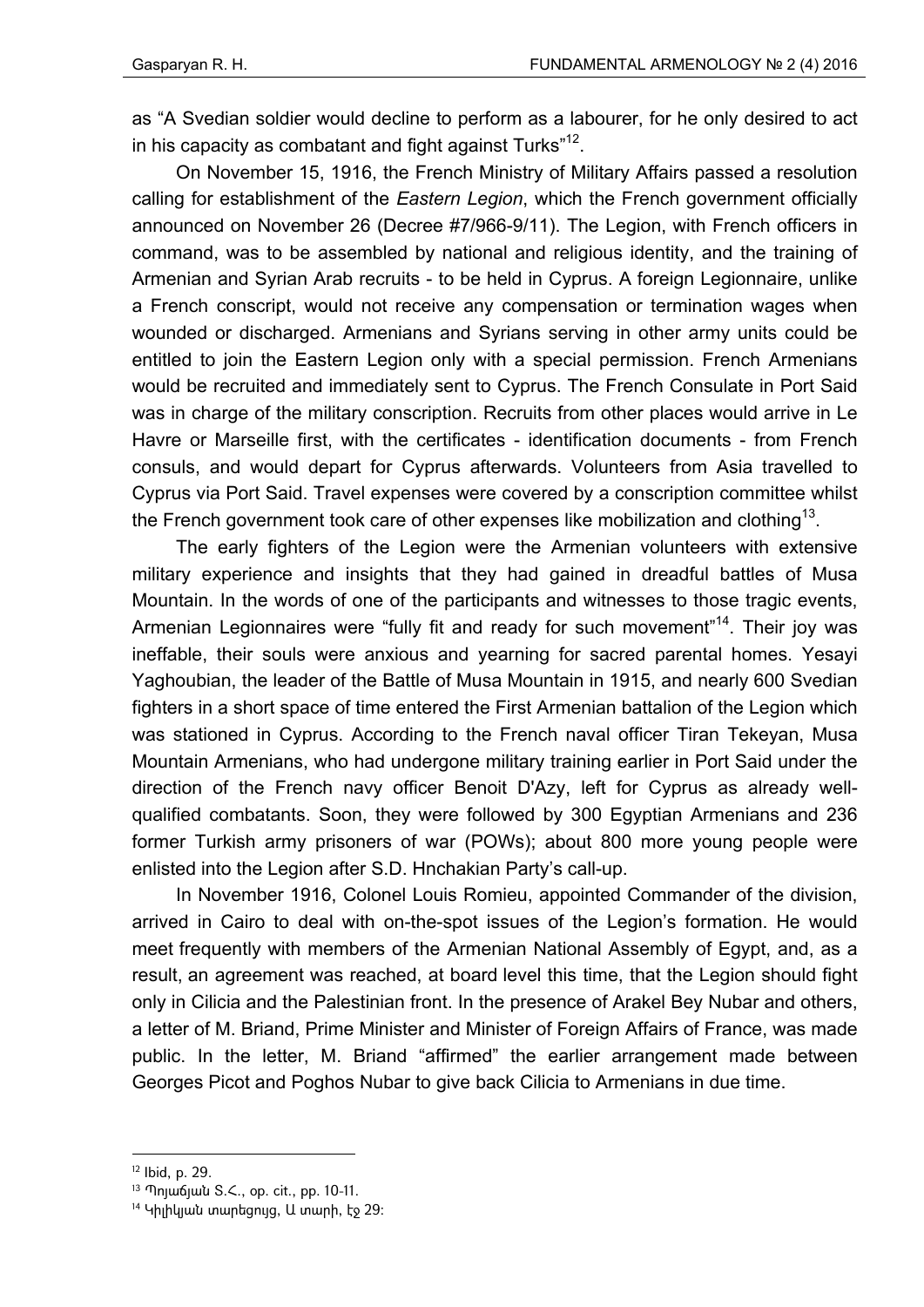The First battalion of the *Eastern Legion* (comprised of the Armenians from Svedia and Egypt, as well as Armenians who were former POWs of the Turkish army) was speedily established. At the end of November, the battalion was transferred to Cyprus and deployed in a coastal wilderness area called Monarga. The news spread like wildfire and caused great excitement among Armenians in Cilicia and elsewhere. Smitten with grand illusions and sincerely believing in hollow pledges of support given by the Allies, people were willing to assist with the matter of liberation of Cilicia every way possible - some by fighting in the hot spot, others by making financial or moral contributions. Many took up arms giving heed to the calls of their kin and the dictates of their souls. They took up arms bound and determined to seek revenge for sisters who had been brutally raped and crucified, for sons and daughters viciously beaten and butchered, for hundreds of thousands of Armenians martyred for their native land, faith and for homes burgled and defiled. Here is an example of the outrages committed by Turkish butchers: "Legionnaire Misak Havountchian was stunned by gruesome tortures and suffering of a great many deportees he had witnessed all the way from the Strait of the Dardanelles to the burning deserts of Palestine. Heartbroken, he had stifled a flame of wrath inside, vowing vengeance on the foe. And now, there came a chance and sergeant Misak, full of vigour and getting into his volunteer garb, united his strength with that of his compatriots for the sacred oath<sup>"15</sup>. It was, no doubt, this unquenchable desire to win back their native land and water and re-settle in their Homeland that increased fighting spirit and hope for victory. Now it was about time American Armenians gave fresh momentum to the campaign. Military conscription in the United States - very much like everywhere else - was run by the Armenian national parties. S. Sapah-Gulian and M. Damadian under direct instructions from Poghos Nubar moved to the US in the summer of 1917 to recruit volunteers, whom French ships carried to Cyprus. The first ship with a 90-man company aboard - mostly the natives of Kessab and Tigranakert set a course for Cyprus on June 9, 1917. Before long, the Second and Third battalions were established. Sadly, out of 5000 volunteers recruited in the US, for some reason, only 1,200 ended up travelling to Cyprus and the Legion thus numbered  $3,000^{16}$ .

Upon arrival in Monarga, the volunteers were split up into battalions, companies and squads and were kitted up with uniforms, weapons and ammunition. Their situation was tough, however. There was rightful discontent among the newcomers at the crude and condescending attitude that junior and non-commissioned officers would display. What is more, French commanders would initially involve the Armenian contingent in construction work, which raised a storm of protest. The volunteers maintained that they had not at all got there to perform construction tasks<sup>17</sup>.

Soon, however, the training was under way. The volunteers were intensively drilled in all aspects of military procedure: shooting and target practice, running,

 $15$  Կիլիկյան տարեցույց, Ա տարի, էջ 38:

<sup>16</sup> Թաթարյան Մ. Ա., Կամավորի մը հուշերը, Անթիլիաս-Լիբանան, 1960, էջ 7: Պոյաճյան Տ. Հ., op. cit., p. 38.

<sup>17</sup> Պոյաճյան S. <., op. cit., pp. 63-64.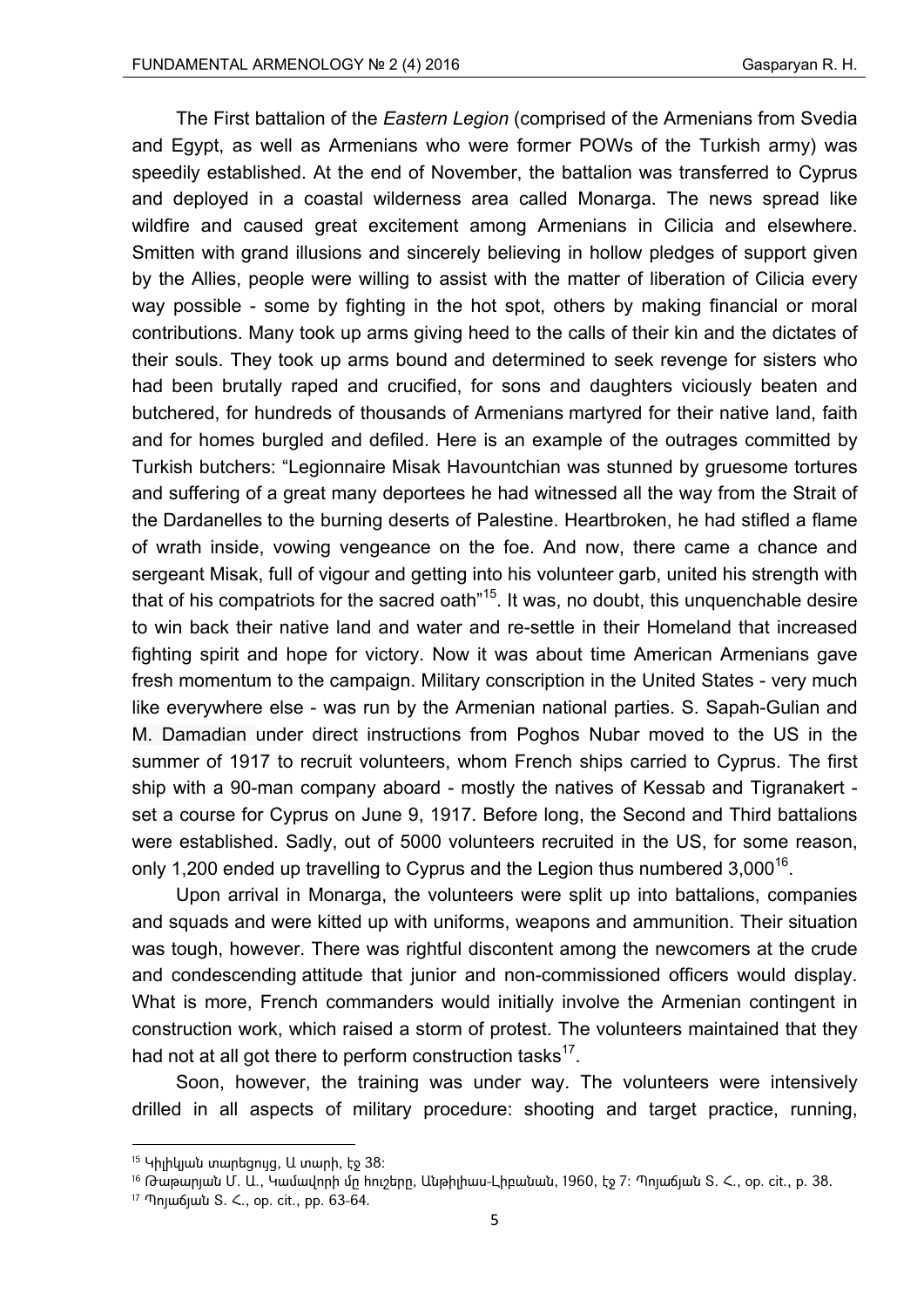manoeuvres, physical exercise and military formation. Armenian volunteers worked hard, looking forward to a chance to pit their strength against the enemy forces.

Before long, the recruits were faced with other, more pressing concerns. A large number of Armenian volunteers with extraordinary military knowledge and achievements, who deserved to hold at least junior - if not senior - officer positions, were conspicuously neglected by the French commanding officers. Even those who had held various ranks in the US were promoted to sergeant or lieutenant here only in several months time. Tchan (John) Shishmanian, deputy commander of the company, was among the first to receive the rank of officer.

Days, dull and dreary, were following the usual pattern when all of a sudden the command to assemble an expeditionary corps was issued. "We have forgotten straight away all the old aches and yesterday's discontents and despair which were succeeded by great determination and fervour to win or die in this war of liberation," Legionnaire Tigran Boyajian relates in his memoirs<sup>18</sup>.

The ship with the First battalion aboard set sail at the end of April, 1918, followed by the Second battalion on May 9. Then, one part of the Third battalion set off for the Castellorizo Island while another part of it remained in Cyprus under the command of officer Chino to be called in as an aid force if need be. One more company was dispatched to the Ruad Island not far from the shores of Syria. Later, all the detachments were transferred to Beirut and Cilicia<sup>19</sup>.

Disembarking in Port Said, the Legion travelled southwards by train in the late afternoon of May 18 and temporarily encamped nearby the At-Tih Plateau of Ismaillia. On July 12, the Legion moved on to Mejdel where 250 Arab troopers joined the army. It is notable that there were three battalions comprised of Armenian volunteers, alongside an artillery unit and machine-gun company-over  $4,000$  in total<sup>20</sup>.

To remain unnoticed, the Legion would advance under cover of darkness. On August 25, the journey was resumed and five days later the army pitched camp close by Rafat, located 4-5 miles away from the front<sup>21</sup>. The Palestinian front stretched from Haifa (slightly north of the Mediterranean Sea) to Jordan. Led by the German General Liman von Sanders, Turkish troops were 50,000 (with 300 cannons) facing 76,000 Allied troops with 500 cannons commanded by British General Edmund Henry Allenby. Allenby's army was reinforced by Colonel de Piepape's French detachment (7,000 soldiers) with three artillery batteries and Le Bon's cavalry company. The Eastern Legion was part of de Piepape's detachment $^{22}$ .

On the night of September 14, leaving Rafat and advancing towards the battleground, the Legion reached the front line and was positioned at the front of the

**.** 

21 Ibid, p. 111.

<sup>18</sup> Ibid, p. 93:

<sup>19</sup> Ibid, pp. 93-94.

<sup>20</sup> Ibid, p. 107.

<sup>22</sup> Du Viou Paul, La Passion de Cilicie. 1919-1921, Paris, 1954, p. 59.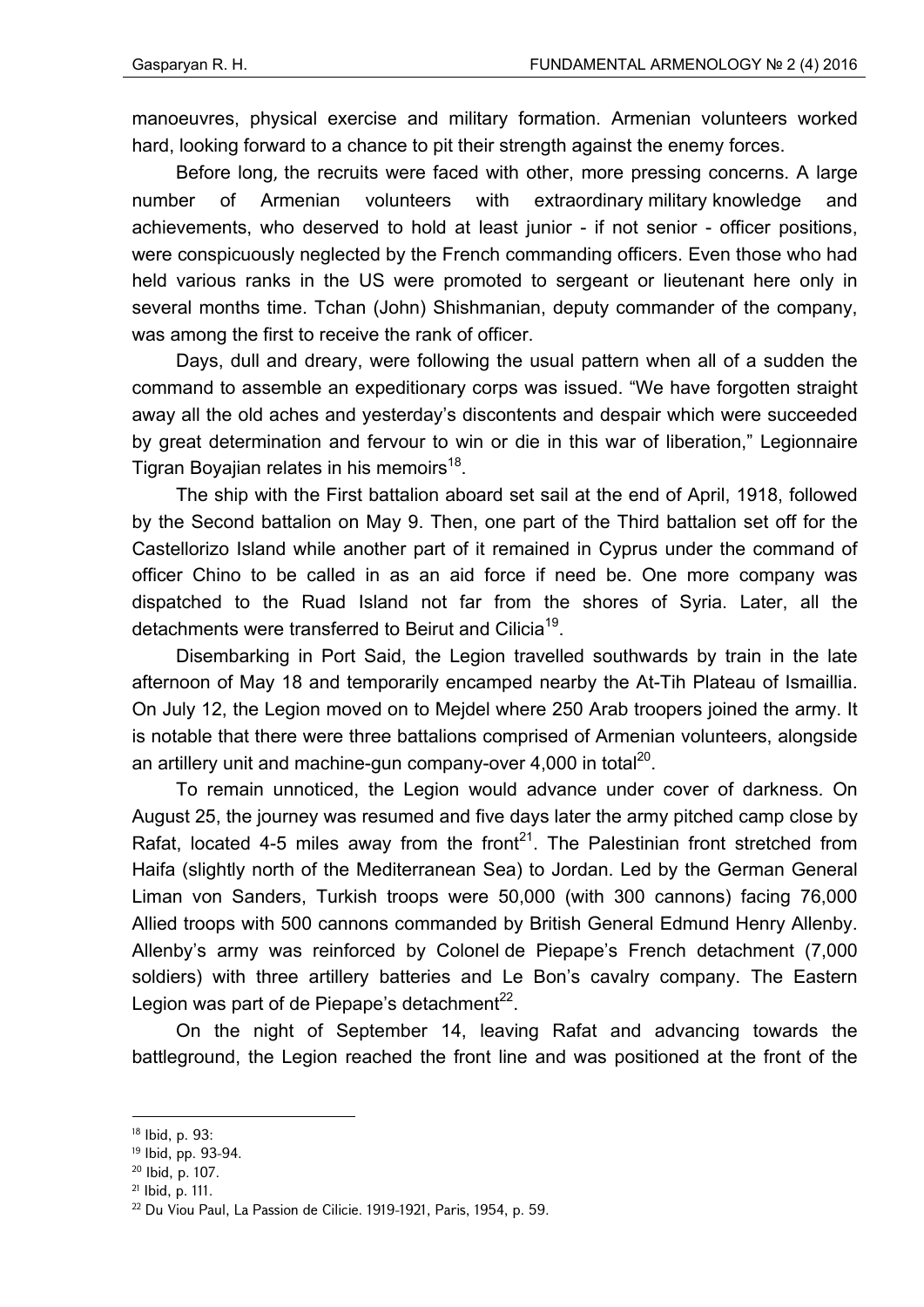Anglo-French army, in the proximity of Arara, "where the Armenian Legion adorned with laurels of victory would enjoy a resounding triumph $^{23}$ .

With the troops deployed effectively on the Plain of Sharon to the north of the port of Haifa, General E. Allenby intended mounting an all-out attack on the enemy positions located in the mountains. Colonel de Piepape's detachment was assigned to occupy the seashore. The Eastern Legion was garrisoned on the coastal hills to the right, in the immediate vicinity of Arara (between Jerusalem and Nablus). After a series of successful manoeuvres, Allenby's 35,000 infantry regiment with 400 cannons was concentrated along a fifteen-mile front (against 8,000 enemy forces with 130 cannons). The Eastern Legion was to launch the first assault<sup>24</sup>.

The Battle of Arara, so eagerly awaited by the Armenian Legionnaires for months on end, broke out in the early hours of the morning of September 19 (4:30 a.m.). An unbending will to conquer and high hopes for the future along with great mental torment urged fearless warriors on glorious deeds. Under the command of B. Azan, Fouroutie and J. Shishmanian, the Second battalion unleashed a barrage of grenades followed by heavy aerial bombardment and a massive attack afterwards, which Turks tried to resist with a hail of machine-gun fire from the heights of Arara. Unafraid to confront death, the Armenian brave heart volunteers pushed forward, reached the enemy positions and with another assault, which the enemy was unprepared for, captured Mount Arara<sup>25</sup>. One of the battle participants recalls, "The knavish enemy, unable to resist the retributive bayonets, was put to flight, abandoning all of its best positions"<sup>26</sup>.

The Turks had to withdraw to the second line of defences. They tried to keep the formidable opponent at a secure distance by continuous machine-gun fire. The fighting persisted throughout the night. However, "the Armenian soldier would charge at the enemy even if he had to face hell…" He ought to take revenge for "the perpetual flame which had been burning the hearts of Armenians for ages"27.

By 11 a.m. the cannonade had weakened and the first stage of the battle was over. The seeming noonday peace on the battlefield was abruptly shattered by the Turkish artillery fire. The enemy mounted a counter-attack in an attempt to win back the lost positions*.* With the enemy fire continuing to rain down, the Armenian brave souls lunged forward and a violent clash broke out. Unable to resist the overwhelming pressure, the attackers fled in terror, surrendering more positions to the Armenian Legionnaires. "The Turks who had shown "courage" and "skills" slaughtering unarmed men and women and defenceless children, stepped back faint-heartedly at the sight of the mighty weapons of Armenian warriors, withdrawing to the second line of defences", recounts volunteer M. Tatarian and then continues, "Countless leaflets spread around

 $23$  Կիլիկյան տարեցույց, Ա տարի, էջ 39:

<sup>24</sup> Պոյաճյան Տ.Հ., op. cit., pp. 114-115.

<sup>25</sup> Թաթարյան Մ.Ա., op. cit., p. 14.

<sup>26</sup> Պոյաճյան Տ.Հ., op. cit., p. 121.

<sup>27</sup> Ibid, p. 122.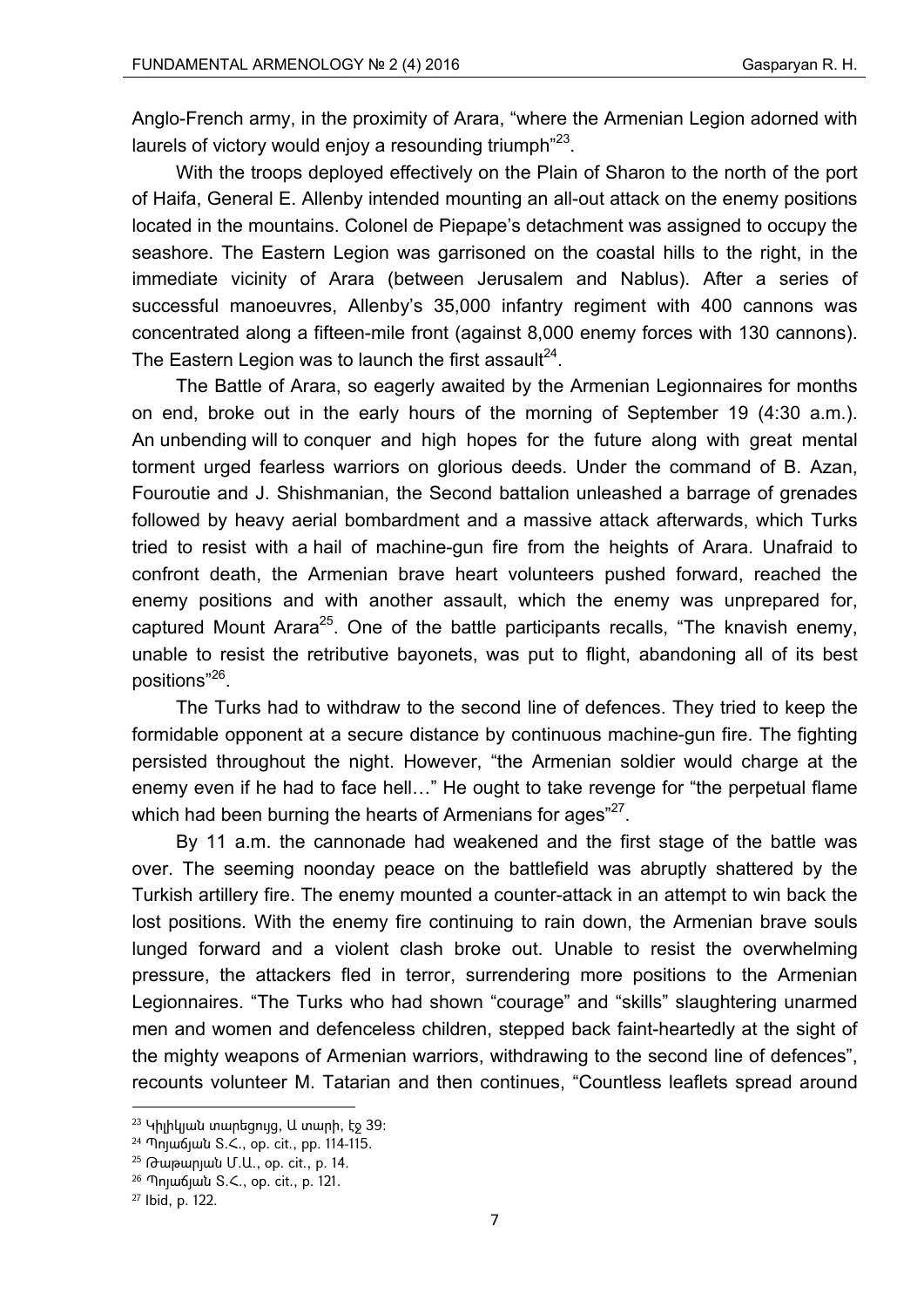by British craft reported that the enemy would be faced with a 60,000-strong army on the front line, which threw Turks into total confusion. Our number, in fact, was not as great as the misleading information would suggest but our dauntless way of struggle would not let down"<sup>28</sup>.

At 5 in the afternoon the Legionnaires launched a sudden offensive which proved quite successful. The battle lasted for more than an hour and a half and ended in a humiliating defeat of the Turkish army. The second and third enemy defensive lines were immediately seized. Here is a brief yet highly descriptive account of this episode from one of the battle participants, "September 19, 1918 turned out to be another day of great heroism and glory. The Armenian soldiers had amply fulfilled the weight of expectation placed on them by furiously attacking the enemy, ignoring its bullets and bombs and forcing it into ignominious retreat within just one day, from dawn to dusk…"29.

It was approaching midnight when the First battalion replaced the second on the front line, ready to attack in the early morning. With the break of dawn, however, it turned out that the terror-stricken enemy had fled the battleground. A contemporary wrote, "The 'Yildirim' ('Thunderbolt') Turkish army unit backed off before the Armenian Legionnaire's hand of steel and was soon in full retreat, puffing and trembling with fear"<sup>30</sup>.

On the day of the battle, the Armenians had 21 killed and 76 wounded (two of the latter died from serious wounds two days later). Gourgen Tchiltchian, Hovhannes Kouyoumdjian, Misak Havountchian and many others died as national heroes<sup>31</sup>.

The following day, the Algerian (French) and Indian (British) detachments launched flank attacks with the result that the Turkish-German army, surrounded by three sides, was forced into retreat. The enemy surrendered its strategically important positions, which led to the collapse of the Syrian-Palestinian front.

The Battle of Arara appeared to be a devastating blow to the Ottoman Empire before it finally crumbled into dust. The  $7<sup>th</sup>$  and  $8<sup>th</sup>$  Turkish army units, securing the Palestinian front, were crushed on September 25, and the  $4<sup>th</sup>$  one - on September 30. On October 1, advancing towards Damascus, the Allied troops occupied it, and then, joined by a company from Monarga, took Beirut on October 6, and finally Aleppo on October 26. Having covered more than 250km, the Armenian contingent fought on the front lines showing great courage and outstanding examples of self-sacrifice. Twentyfive of the Armenian Legionnaires were awarded with "Military Cross" medals by the French High Command. "I am proud to have had the Armenian detachment under my command because they fought brilliantly and played a crucial role in the victory", General E. Allenby remarked in his telegram to Poghos Nubar on October 12, 1918.<sup>32</sup> Undeniably, thanks to the Armenian Legionnaires, the route from Mejdel Yaba (the Legion's encampment site after the Battle of Arara) to Damascus and Aleppo was now made available for use by the Allies.

<sup>28</sup> Թաթարյան Մ.Ա., op. cit., p. 15.

 $^{29}$  Հայաստանի Հանրապետության պատմության կենտրոնական պետական արխիվ (further ՀՀ ՊԿՊԱ), ֆ. 161, ց. 1, գ. 60, թ. 11:

 $30$  Կիլիկյան տարեցույց, Ա տարի, էջ 39-40:

 $31$  Պոլաճյան S.<., Հայկական լեգիոնը, էջ 124:

 $32$  Հուշամատյան մեծ եղեռնի, էջ 897: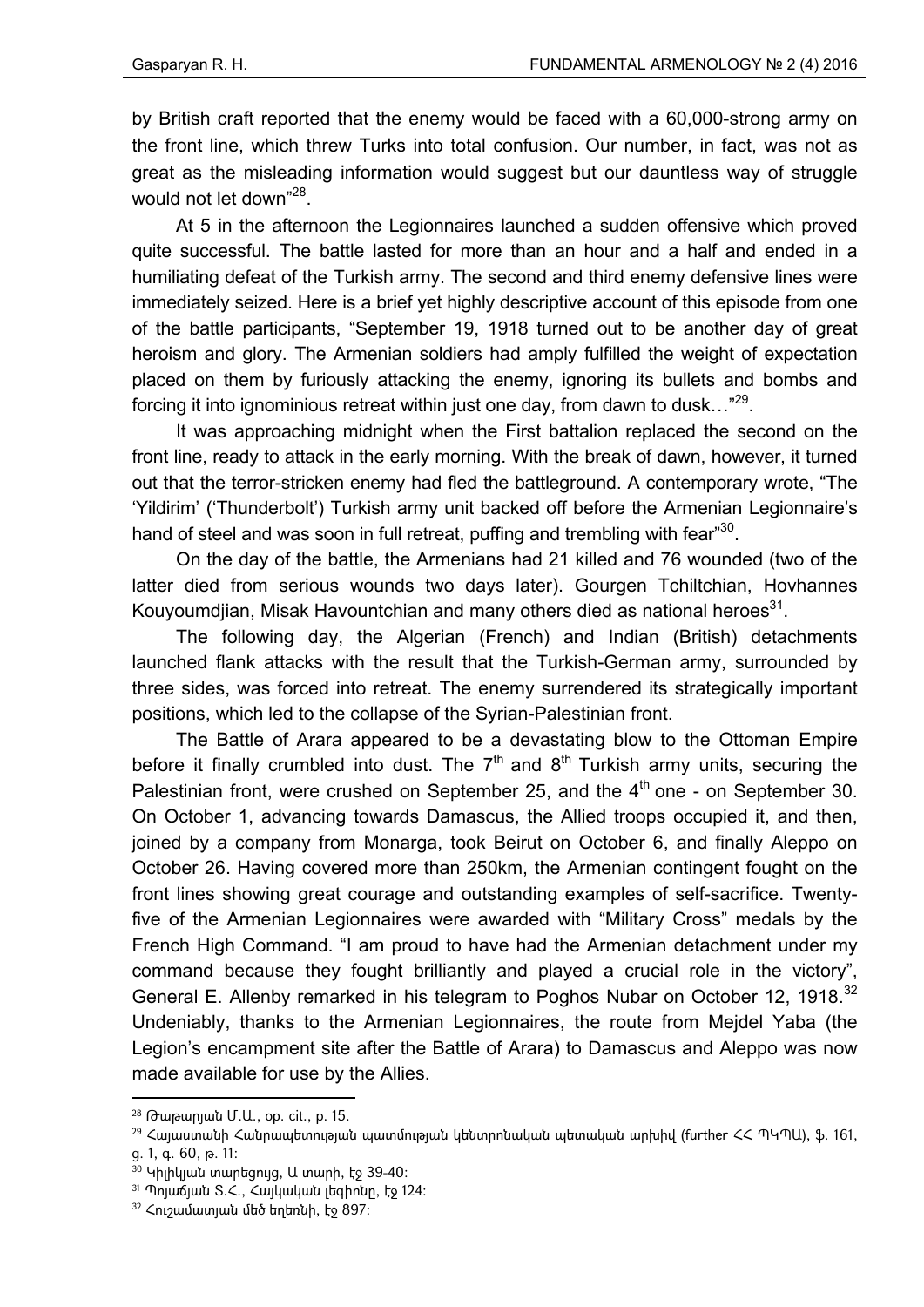After a series of heavy defeats, the war was lost for Turkey. The soon-to-fall Ottoman Empire agreed to a ceasefire with the Entente Powers and, on October 30, 1918, the Armistice of Mudros was signed on board HMS "Agamemnon" in Mudros harbour on the Greek island of Lemnos (northern part of the Aegean Sea). Under the terms of the truce, followed with partitioning of the Ottoman Empire, Turkey was obligated to promptly demobilize its army, pulling the troops out of Cilicia by December 18, yield up all the ammunition, deliver prisoners of war and Armenian deportees over, and ensure safe passage for British and French warships through the Straits of the Dardanelles and the Bosporus out to the Black Sea.

At the end of 1918, two Turkish divisions were deployed in Cilicia - the  $2^{nd}$  not far from Adana and the  $7<sup>th</sup>$  to the north of the Armenian Gate (Mt. Amanus). One more regiment was garrisoned in Antioch. None of them, however, could serve as a major force because of mass desertion and despair. On November 24, 1918, unable to resist the enemy, Turks began to retreat towards the north. Hamelin, Commander of the French troops in Syria and Palestine, was ordered to pursue the enemy and - should his army strength and capacity allow it - occupy Cilicia by February 1, 1919 $33$ .

It is noteworthy that on November 15 the Eastern Legion was renamed "La Légion Arménienne" (The *Armenian Legion*) by the French government's decision, and a Syrian legion was formed<sup>34</sup>. According to the order issued the same day by the Ministry of Military Affairs, the whole Armenian Legion was to be relocated from Beirut to Cilicia to liberate the region. With one more battalion assembled in Beirut, the number of Armenian Legionnaires would now reach 5,000.

The Armenian Legion joined the campaign within French divisions<sup>35</sup>. The Armenian contingent was lucky and honoured to be the first to enter Cilicia. The First and Third battalions of the Legion disembarked in Alexandretta as early as November 21, 1918. Later, on December 14-16, the Second battalion and part of the Third battalion arrived in Mersin. Shortly afterwards, the whole Third battalion broke enemy resistance and based in Mersin, Misis and Tarson while the Second battalion took control of some eastern Cilician towns. Substantial forces were garrisoned in the cities of Marash and Aintap. According to the French historian P. Redan, the Legion was constantly reinforced by new recruits and if Armenians dwelling in urban areas had no particular military reputation, "Armenians from mountainous regions distinguished themselves as intrepid combatants whose courage would often bring great credit to the Legion<sup>36</sup>.

As a matter of fact, the Allied troops had captured Cilicia by December 20, 1918. The British General Leslie soon arrived in Adana with the 19<sup>th</sup> overland brigade to institute the establishment of the British military rule in Cilicia that was to run until November, 1919. The British military power was succeeded by the French power and Colonel E. Brémond was then appointed Chief of the French supervision in Cilicia.

<sup>33</sup> Bremond E., La Cilicie en 1919-1920, Paris, 1921, p. 10.

<sup>34</sup> Redan P., La Cilicie et le Problème Ottoman, Paris, 1921, p. 35.

<sup>35</sup> Ibid., pp. 74-75:

<sup>36</sup> Ibid, p. 36.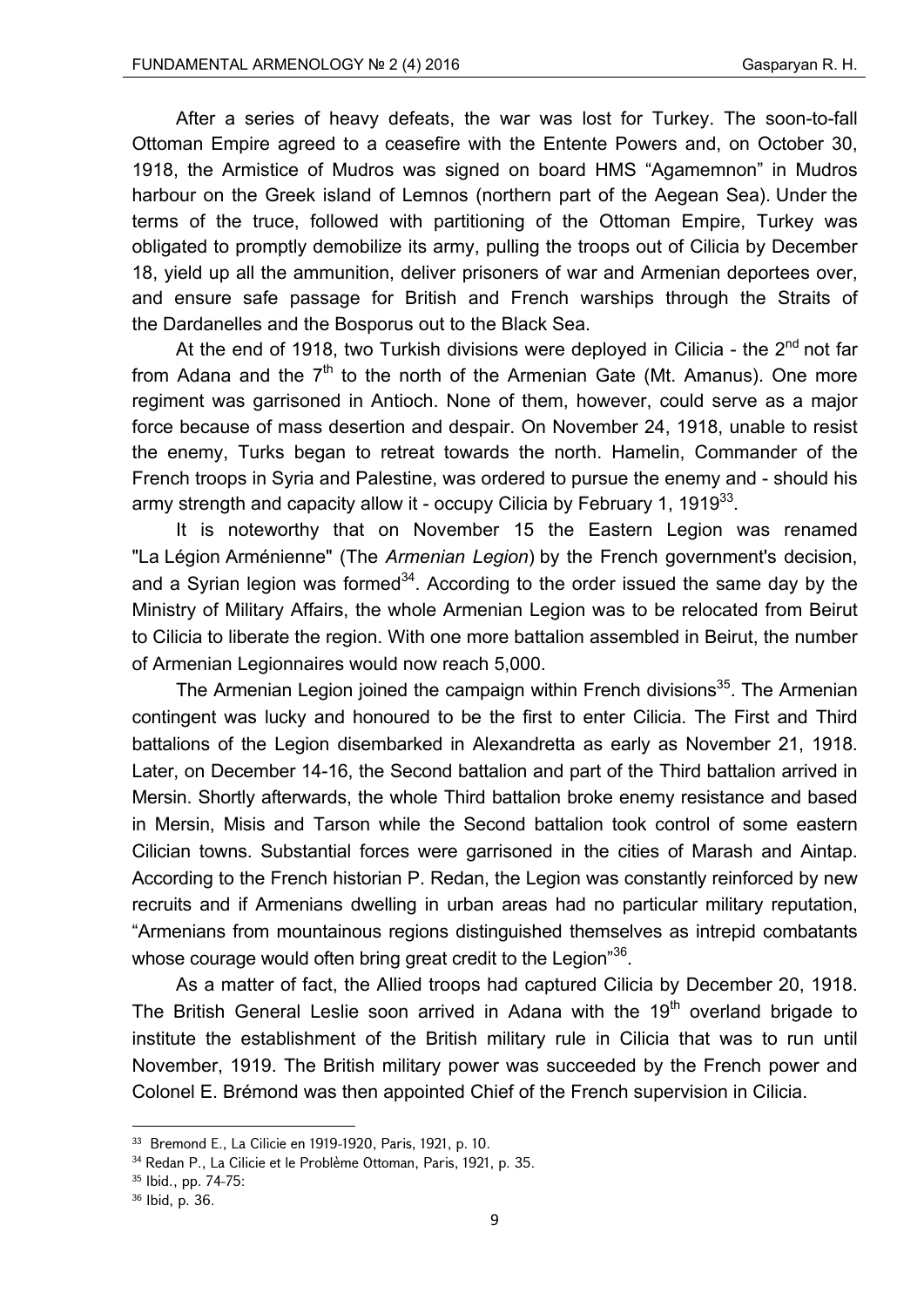After the Armistice of Mudros, Cilicia was resettled by about 150,000 Armenians who were hoping for a safe and prosperous life under French protection. However, Cilicia's fate - Cilician Armenians' in particular - had been predetermined by a project designed in the course of negotiations (December 5-6, 1919) between Mustafa Kemal Atatürk and Georges Picot, High Commissioner for Syria and Armenia. It provided a solid foundation for the Franco-Kemalist prospective rapprochement (the treaties ratified in London and Ankara on March 9, 1921 and October 20, 1921 respectively). Following its political and economic interests and intending to retain Syria as well as win a number of concessions, France ceded Cilicia and, whether intentionally or otherwise, became complicit in a new tragedy of Cilician Armenians. Subsequently, 25,000-30,000 Armenians were slaughtered and the survivors were sent into exile, the way full of horrors and dismay.

Mustafa Kemal's decision to wage war in Cilicia was not at all accidental. In accordance with "The National Pact" adopted in Ankara on January 28, 1920, and the decisions taken at the Erzurum and Sebastia (Sivas) congresses, the Kemalists aimed at preserving the Ottoman Empire's "territorial integrity". From the standpoint of the Turkish nationalistic attitude, the mere existence of Armenians was threatening to Turkey's independence and "territorial integrity" as the Armenian nation was consistent in the solution of its rightful demand desiring to restore Armenian statehood for which Armenians would struggle to the last man to gain self-determination and rebuild their lives in their ancient Homeland. Furthermore, during the years 1919- 1920, as a result of the Armenian genocide, of the territories of Western Armenians' Homeland, only Cilicia remained relatively densely populated by Armenians, who would bend their efforts seeking political autonomy which had been guaranteed by the Great Powers at the highest level. Besides, it was more facile for the enemy to undertake military action against France with its minor forces $^{37}$ .

Thus, in January, 1919, the Kemalists, in collaboration with the Young Turks, took up positions along the front line covering the greater part of Cilicia. The situation grew increasingly tense in the city of Marash (January-February, 1920) with a population of 20,000 Armenians, who, together with nearly 500 Legionnaires (most of the First battalion, part of the Second battalion and the  $7<sup>th</sup>$ ,  $8<sup>th</sup>$  and  $9<sup>th</sup>$  companies of the Third battalion), fought back with great valour, inflicting a number of defeats on the enemy forces. The Legionnaires Gevork Haroutiunian, Tovmas Abrahamian, Smbat Shahnazarian, who acted brilliantly in these fights, would over a few days beat off the Turks' attacks on St. Sarkis Church<sup>38</sup>. Under Setrak Kherlagian's command, 30 Armenian Legionnaires showed great strength of will, defending the city's Catholic Church to rescue lives of 3,700 compatriots sheltering there from the enemy<sup>39</sup>. It is

<sup>&</sup>lt;sup>37</sup> In 1919 the French troops in Cilicia and Syria numbered about 20.000, reaching 70.000 in 1921 (Гранкур К., Тактика на Ближнем Востоке, М.-Л., 1928, с. 42).

<sup>&</sup>lt;sup>38</sup> Գալուստյան Գ., Մարաշ կամ Գերմանիկ և հերոս Ջեյթուն, Նյու Յորք, 1934, էջ 810-811։<br><sup>39</sup> Ibid, pp. 814-816.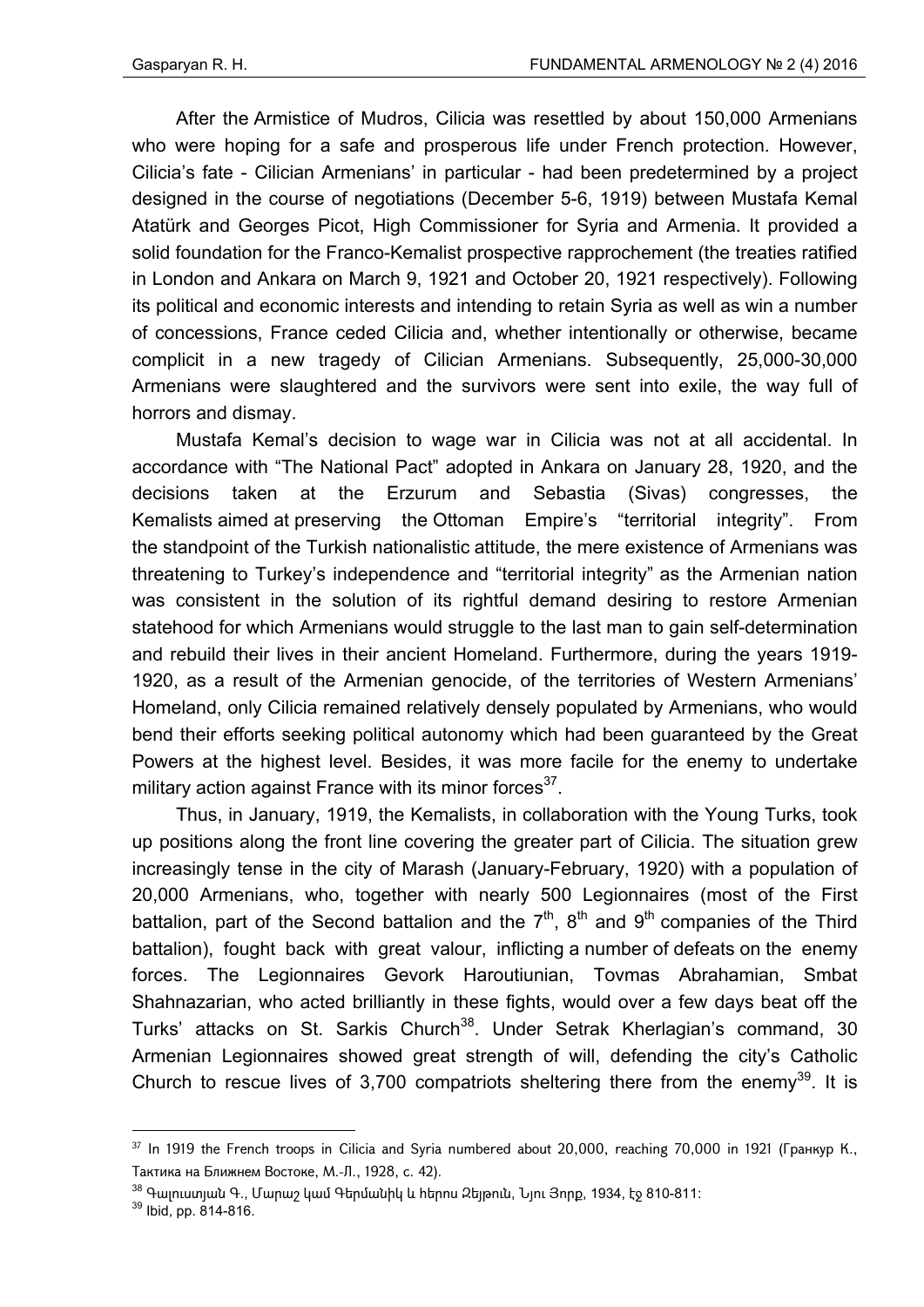worth referring to the French writer Clément Grandcourt's opinion of an Armenian Legionnaire: "He is a valiant warrior and a great patriot, who shows a commendable zeal, persistence and wits defending his hearth and home<sup>"40</sup>. The struggle, however, turned out to be completely useless and unnecessary. On February 11, the French Command gave the order to retreat and the city was ceded to Turks shortly thereafter. Over 13,000 Armenians were killed and the remaining 8,000 people were deported from their native land by the Kemalist authorities $41$ .

After the fall of Marash, the Kemalist movement in Cilicia was developing even more extensively. As M. Anderson mentioned, "the nationalists demonstrated their power driving the French forces out of the region by February."<sup>42</sup>

At the beginning of 1920, the situation was getting more and more tense in Adana and the surrounding areas. Later that year (in July), full-scale warfare was waged by Kemalists. It is necessary to mention that due to the adverse political circumstances, the French Military Command embarked upon mobilizing an Armenian contingent - knowing full well what a reliable and valuable ally the Armenian armed forces would be. The French authorities<sup>43</sup> were able to liberate Adana and its surroundings from the enemy largely owing to the Armenian Legionnaires and new volunteers<sup>44</sup>.

The Battle of Hajin - a truly heroic struggle - broke out on March 14, 1920. The town remained besieged for seven months, during which Sarkis Jebejian, Aram Kaidzak (Aram the Lightning), Mihran Kayan, Mesrop Shekherdemian and many others fought unequal battles against enemy forces ten times as many. With a severe shortage of materiel and ammunition, they would successfully resist the enemy onslaughts, hoping for urgent aid, which had been repeatedly promised by Cilicia's French authorities and the President of the Armenian National Council in Cilicia, M. Tamatian. The first and second expeditionary forces mobilized for Hajin relief were suspended right away by the French Military Command, and then, to make matters worse, were disarmed and expelled from Cilicia. Hajin was left alone, hence doomed to destruction. Then, on October 15, 1920, the Kemalist troops invaded the town and put 8,000 Armenians to the sword. 387 people only, guided by Aram Kaidzak, were able to break through the enemy siege ring and reach the French zone<sup>45</sup>.

Fighting Turkish slayers in Aintap - as well as elsewhere - Armenian Legionnaires performed miracles of courage. In the battle that lasted for nearly a year (April 1, 1920 - February 8, 1921), the Aintap Armenians with the help of the French army units survived through violent and savage passions of the Turkish slaughterers. Later, however, when Cilicia was surrendered to Turkey, the Armenians were forced to flee

 $40$  Гранкур К., op. cit.,, p. 54.

<sup>41</sup> Գալուստյան Գ., op. cit., pp. 810-811.

<sup>42</sup> Anderson M., The Eastern Question, 1774-1923, New York, 1966, p. 362.

<sup>43</sup> In 1919 the French troops in Cilicia and Syria numbered about 20,000, reaching 70,000 in 1921 (К. Гранкур, op. cit., p. 42).

<sup>44</sup> Կիլիկյան տարեցույց, Ա տարի, էջ 186, P. Redan, La Cilicie et le Problème Ottoman, pp. 106-108.

<sup>45</sup> Սահակյան Ռ.Գ., op. cit., p. 180.